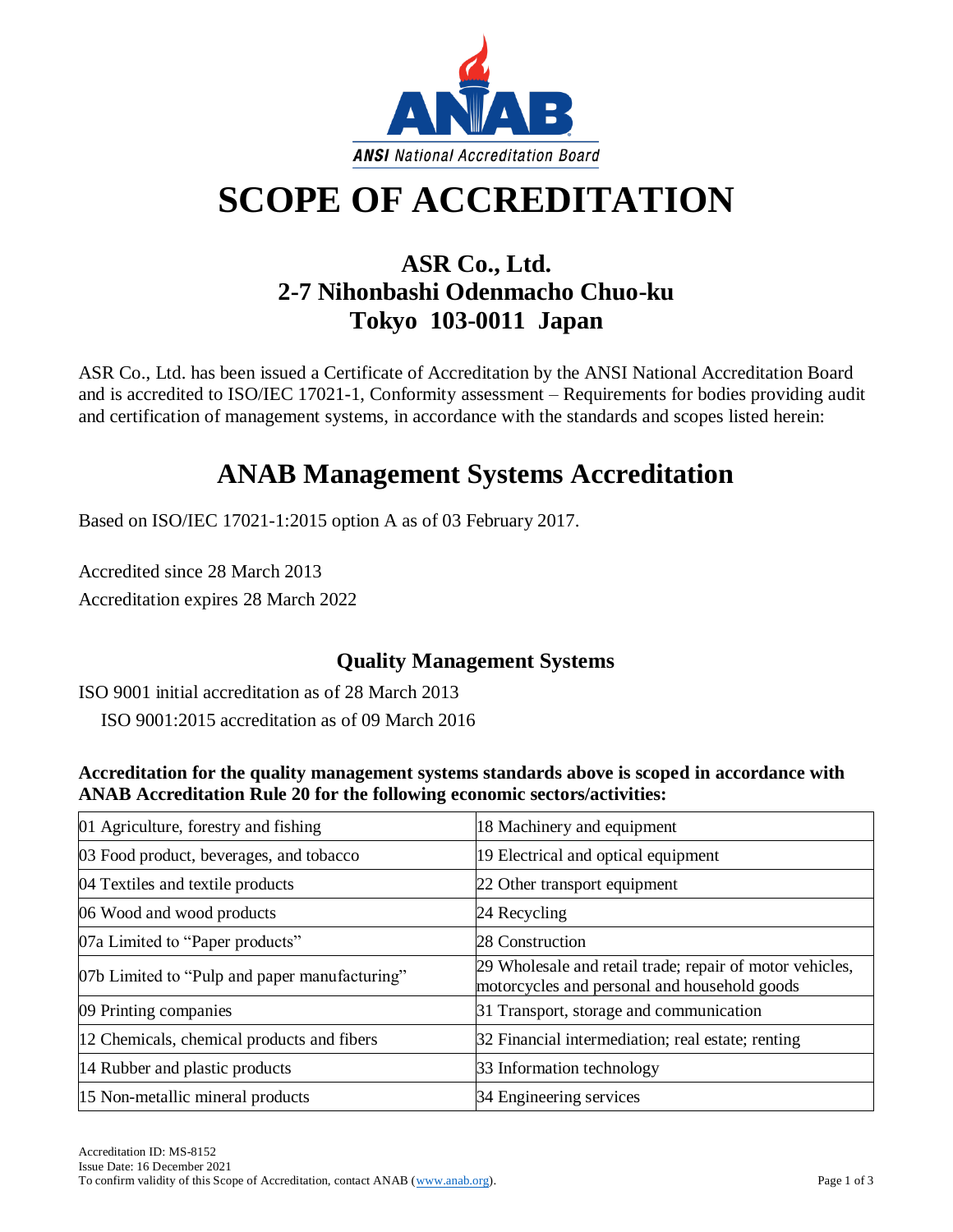# **ANAB SCOPE OF ACCREDITATION**

| 16 Concrete, cement, lime, plaster, etc.      | 35 Other services        |
|-----------------------------------------------|--------------------------|
| 17 Basic metals and fabricated metal products | 39 Other social services |

#### **Environmental Management Systems**

ISO 14001 initial accreditation as of 28 March 2013

ISO 14001:2015 accreditation as of 09 March 2016

#### **Accreditation for the environmental management systems standards above is scoped in accordance with ANAB Accreditation Rule 21 for the following economic sectors/activities:**

| 01 Agriculture, forestry and fishing          | 18 Machinery and equipment                                                                               |
|-----------------------------------------------|----------------------------------------------------------------------------------------------------------|
| 03 Food products, beverages and tobacco       | 19 Electrical and optical equipment                                                                      |
| 06 Wood and wood products                     | 22 Other transport equipment                                                                             |
| 07a Limited to "Paper products"               | 24 Recycling                                                                                             |
| 07b Limited to "Pulp and paper manufacturing" | 28 Construction                                                                                          |
| 09 Printing companies                         | 29 Wholesale and retail trade; repair of motor vehicles,<br>motorcycles and personal and household goods |
| 12 Chemicals, chemical products and fibers    | 31 Transport, storage and communication                                                                  |
| 14 Rubber and plastic products                | 32 Financial intermediation; real estate; renting                                                        |
| 15 Non-metallic mineral products              | 33 Information technology                                                                                |
| 16 Concrete, cement, lime, plaster, etc.      | 34 Engineering services                                                                                  |
| 17a Limited to "Fabricated metal products"    | 35 Other services                                                                                        |
| 17b Limited to "Basic metal products"         | 39 Other social services                                                                                 |

### **Occupational Health and Safety Management Systems**

ISO 45001 initial accreditation as of 13 April 2021

ISO 45001:2018 accreditation as of 13 April 2021

#### **Accreditation for the occupational health and safety management systems standards above is scoped in accordance with ANAB Accreditation Rule 30 for the following economic sectors/activities:**

| 14 Rubber and plastic products             | 18 Machinery and equipment          |
|--------------------------------------------|-------------------------------------|
| 16 Concrete, cement, lime, plaster, etc.   | 19 Electrical and optical equipment |
| 17a Limited to "Fabricated metal products" | 28 Construction                     |
| 17b Limited to "Basic metal products"      | 34 Engineering services             |

### **IAF MLA Mark**

Use in accordance with IAF ML 2 for applicable programs approved as of 20 December 2019.